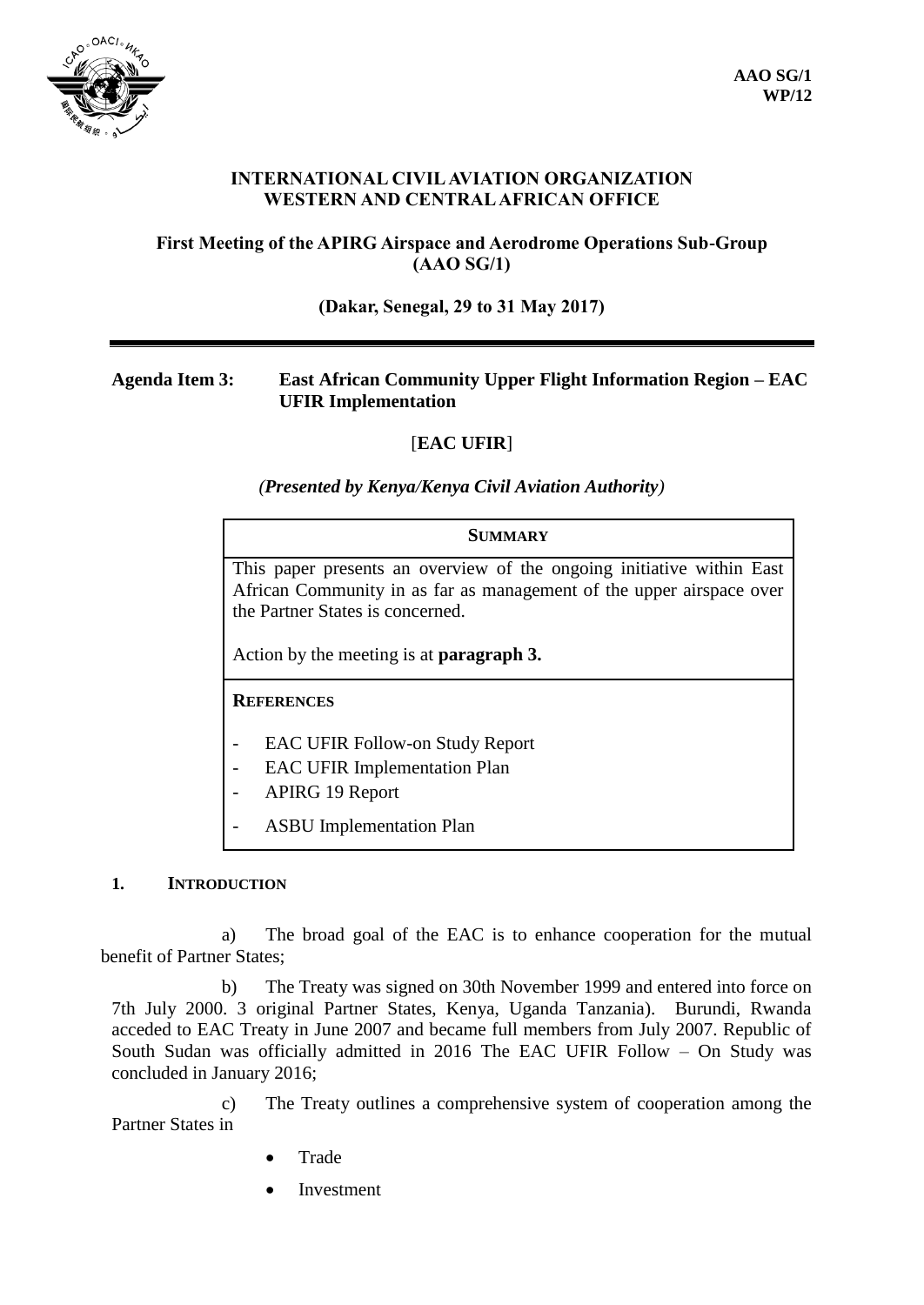Industrial development

## **Infrastructure and services among others**

EAC Treaty Chapter 15; Cooperation in Infrastructure and Services Article 92 (Civil Aviation and Civil Air Transport) requires the establishment of a Unified **Upper Area Control System.**

d) A roadmap toward the establishment of an EAC Upper Flight Information Region (UFIR) controlled by one Upper Area Control Center (UACC) was developed. USTDA funded a Feasibility Study for the EAC UFlR Project which included participation of FAA. The Feasibility Study was conducted by DORS Incorporated with final report presented in March 2009.

e) Expansion of EAC to include Burundi and Rwanda, the need to assess sustainability of the lower airspace while keeping pace with technological advancement, necessitated EAC to undertake a Follow-On Study.

f) Heads of CAAs & Airports recommended using internal resources. This was approved by EAC Sectoral Council on Transport, Communication and Meteorology (TCM) in 2011. EAC Secretariat was directed to coordinate the execution of the Follow - On Study.

g) A Project Team composed of 5 experts from Partner States (Burundi, Kenya, Rwanda, Tanzania and Uganda) was formed with every Partner State providing a lead expert as follows:

- ATM Kenya
- $\bullet$  CNS Uganda
- AIS/AIM Tanzania
- Legal and HR Rwanda
- Finance and Planning Burundi
- EAC Secretariat Coordination

The Project Team was assisted by resource persons from Partner States in the various specialized areas.

#### **2. DISCUSSION**

2.1 The USTDA Feasibility Study included creation of a single block of upper airspace (airspace above FL 245) over Tanzania, Kenya and Uganda operating from a single area control center and recommended 3 sectors.

2.2 The study was not conclusive enough in areas related to:

- Legal
- **CNS**
- ATM
- $-$  AIS/AIM
- $-HR$
- **Finance**
- No consideration of sustainability of the lower airspace (below FL 245)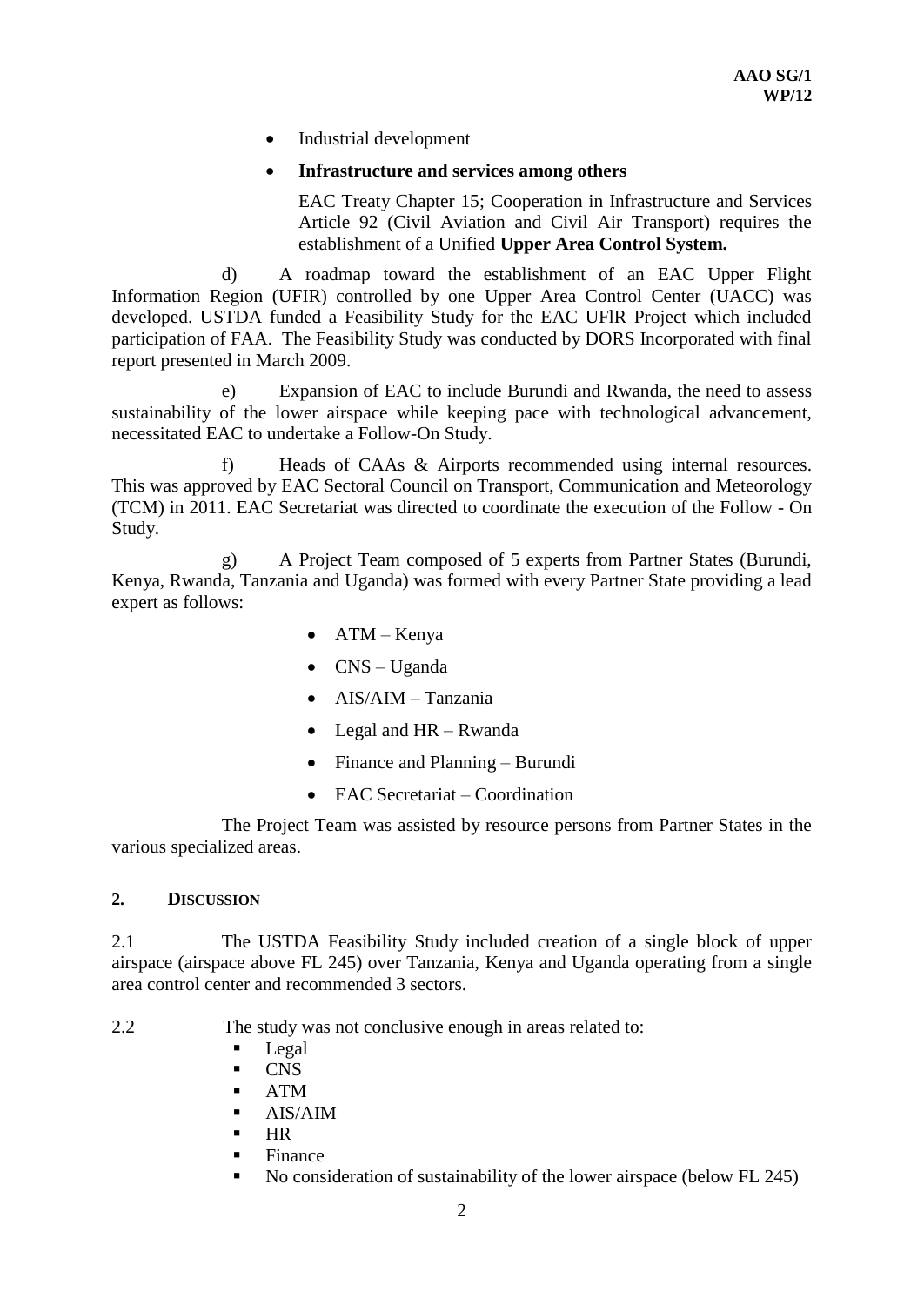**Effects of new technology that enable seamless ATM operations** 

2.3 From the Follow – On Study, actual traffic volume movement statistics for fourteen (14) consecutive days indicate that the Upper airspace (Above FL 245) for Kenya, Tanzania and Uganda was found to have more traffic than the Lower airspace (Below FL 245). In the case of Burundi and Rwanda, the Lower airspace has more traffic compared to the Upper airspace.

2.4 Based on the data collected including movement projections and taking into account the ongoing investments within Partner States to enable movement from ASBU Block 0 to Block 1, the project team decided to redesign the airspace and two models were found workable (seamless and centralized operations). Seamless operations entail sharing of CNS/ATM systems within Partner States at the various control centers in a cooperative and intraoperative manner while Centralized operations entail having one control center housed at one location.

2.5 The Project Team also aligned the study with the ongoing ICAO ASBU requirements and initiatives in Partner States. The study proposes to have a two phase approach of implementation:

- Phase 1 (Seamless Operations with current airspace set up);
- Phase 2 (Centralized Operations where all ACCs will be located at one center). This will only be decided upon conclusions made from a monitoring and evaluation process on the effectiveness of Phase 1.

2.6 Project milestones;

- Inception Report
- Baseline Report
- Airspace Redesign and Redesign of ANS System Architecture
- Sustainability of Lower Airspace
- Cost Benefit Analysis, Risk Analysis, Development Impact
- Analysis and Safety Analysis
- Final Report

# 2.7 Implementation plan

- To enable interoperability and seamlessness for the Air Navigation **Services**
- Enhancement of collaborative activities in the provision of Air Navigation Services
- Implementation/Development of National Aeronautical Information Databases
- Development and operationalization of the Centralised Regional Aeronautical Information Database
- Establishment of EAC Upper Flight Information Region (UFIR)
- Establishment of annual monitoring and evaluation of the performance of Seamless Phase to build the required experience and preparedness for the Centralized Phase
- Enhancement of Safety and Security
- Enhancement on Training, Research and Development